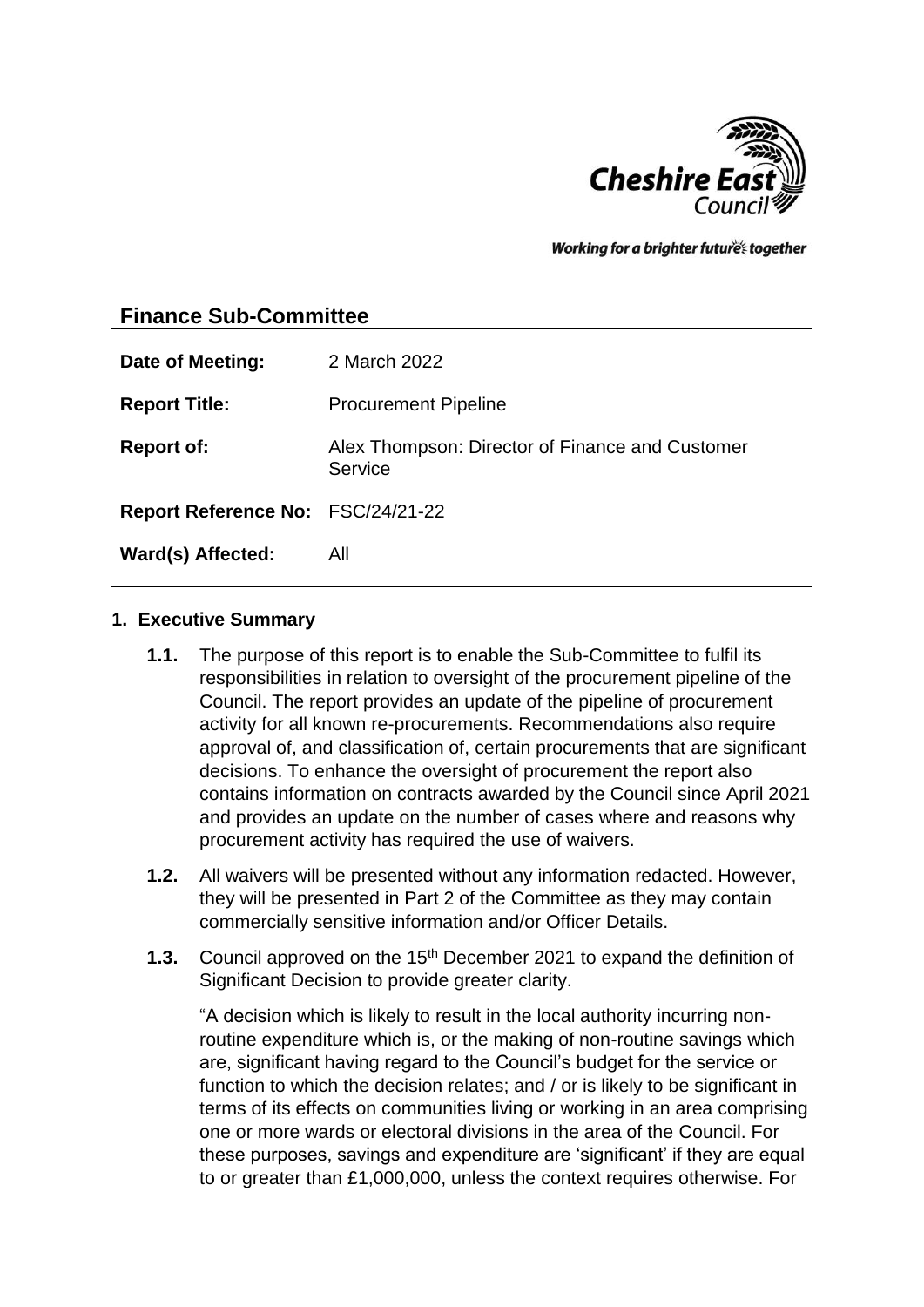clarification, no decision previously approved by the Finance Sub-Committee, and no treasury management decision, shall constitute a Significant Decision".

- **1.4.** Significant Decisions are decisions that need to go to committee. There are no 'Key Decisions' in a committee system but clarity on where a decision should be made was requested. The previous definition was simplified to a decision over £1m unless the context required otherwise. This was causing unnecessary activity as the Council has regular 'business as usual' decisions over £1m which would still have required routine reports to committee. To ensure alignment with the Council's vision to be Open the Sub-Committee has responsibility to oversee the procurement pipeline, this means members are sighted on all procurement activity, but the overall process remains proportionate.
- **1.5.** This report supports the Council being open and working transparently with its residents, businesses and partners
	- **1.5.1. Ensuring that there is transparency in all aspects of Council decision making** (page 3 and 13 Corporate Plan 2021 to 2025) by publishing a pipeline of procurement activity and contracts awarded on the Council's Open Data.

### **2. Recommendations**

- **2.1.** That the Finance Sub Committee
	- **2.1.1.** Note the procurement pipeline of activity in Appendix 1.
	- **2.1.2.** Approve the 2 new pipeline projects in Appendix 1 as business as usual, column G.
	- **2.1.3.** Note the contracts awarded by the Council since April 2021, Appendix 2.
	- **2.1.4.** Note that all purchase card expenditure is now published on the Council's transparency pages. The latest information is for October – December 2021.
	- **2.1.5.** Note the reason for 7 waivers approved between 1<sup>st</sup> December 2021 and 31<sup>st</sup> January 2022 (34 in total in 2021/22)

#### **3. Reasons for Recommendations**

**3.1.** The sub-committee has responsibility for oversight of procurement. Procurement is the process of acquiring goods, works or services from third parties including wholly owned subsidiary bodies of the Council. The process spans the whole commissioning cycle and is generally covered by the Public Contract Regulations 2015 (PCR) 2015.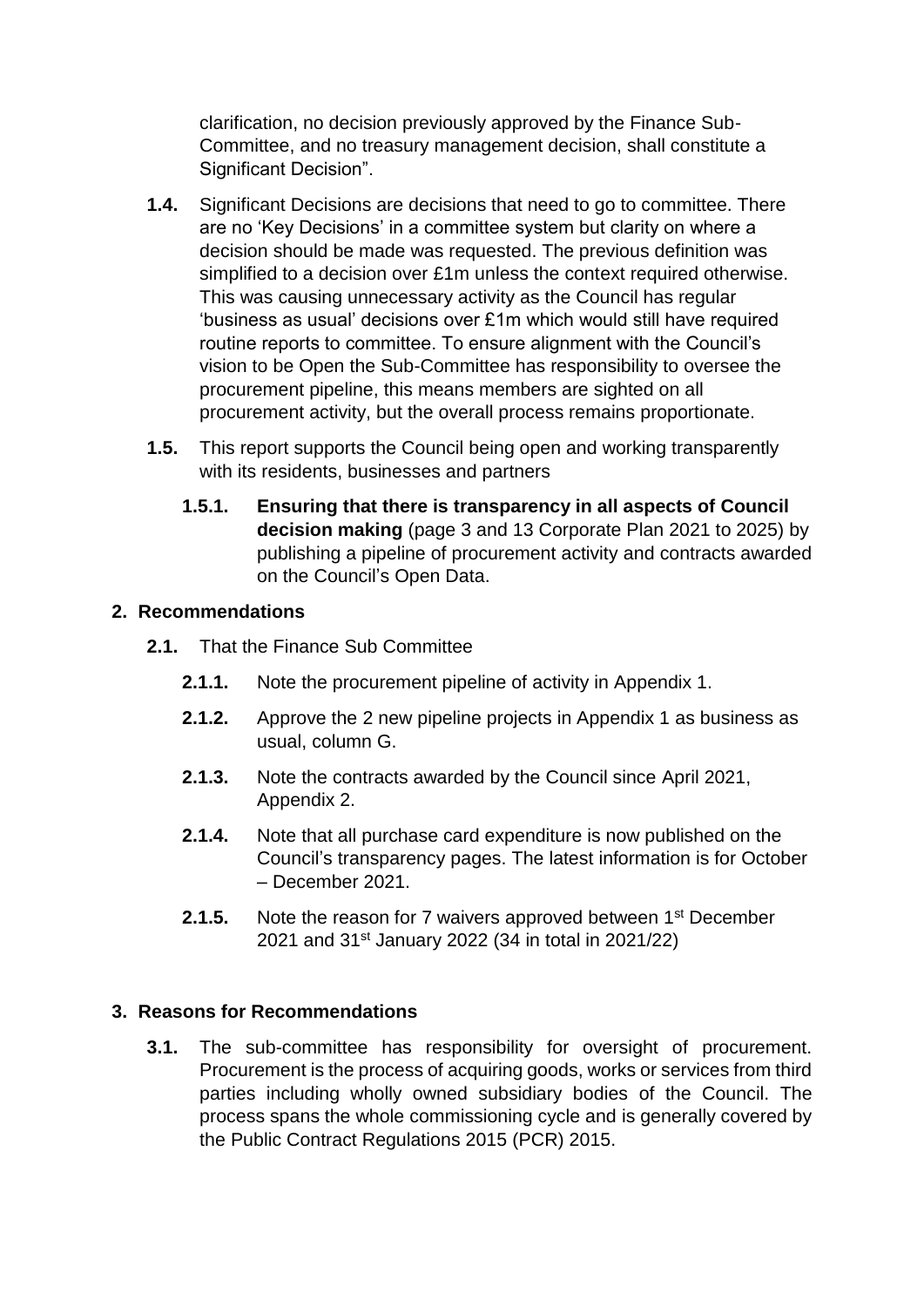- **3.2.** To ensure compliance with the PCR, the Constitution and the Commissioning Framework a procurement pipeline of work is maintained which the Committee should review as part of their responsibilities. This is attached at Appendix 1.
- **3.3.** Column G of the pipeline identifies which procurements are categorised as business as usual and which are categorised as Significant Decisions and require service committee approval. This is due to them incurring nonroutine expenditure or having a significant effect on communities.
- **3.4.** To ensure the Council complies with the Local Government Transparency Agenda all contracts awarded are published on the Council's transparency pages on the website. Appendix 2 provides a list of all contracts awarded.
- **3.5.** The Local Government Transparency Agenda also requires publications of Government purchase card expenditure. The council do not use a Government purchase card but following best practice this, along with other procurement information, is now available on OpenData.
- **3.6.** The Contract Procedure Rules set out the necessary controls that are used to manage related spending. There are occasions where it is appropriate to waive these rules with the proper authority.
- **3.7.** Waivers are pre-approved variations from the Contract Procedure Rules, and these form part of the procurement process.

## **4. Other Options Considered**

- **4.1.** There is an option not to publish a pipeline of procurement activity that classifies business as usual activity and significant decisions. This option would lead to all procurement activity requiring detailed reports to Committees in addition to the existing oversight from the Finance Sub-Committee and exception reporting to the Audit and Governance Committee. This would cause additional work for officers having to draft routine reports for committee for business-as-usual expenditure. This option is not recommended as the Finance Sub-Committee can provide suitable assurance that spending is, or is not, routine and within the Budget and Policy Framework. Audit and Governance Committee also provide assurance in their role of reviewing procurement activity where procedure rules are waived or not adhered to.
- **4.2.** The responsibility of the Sub-Committee is to establish a procurement forward plan, which is provided at Appendix 1. Other information such as the past spend, review of waivers and approval of significant decisions could therefore be removed from this report as an alternative option. This option is not recommended as the Corporate Plan supports transparency which is enhanced by providing additional context around procurement activity.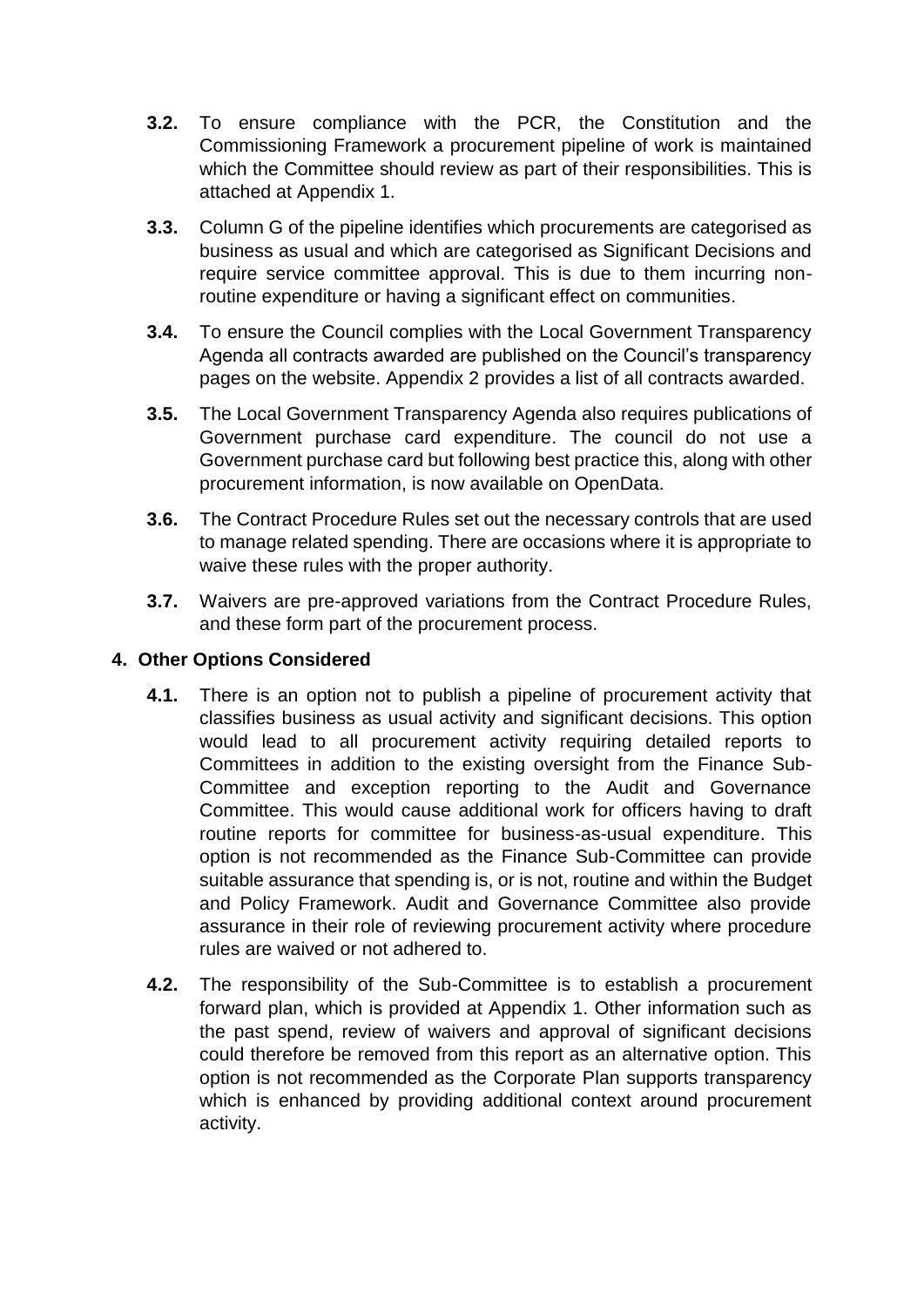## **5. Background**

- **5.1.** It is important for the Council to ensure proper oversight of procurement activity. Following the implementation of the Committee system, Key Decisions have been replaced within the Constitution by "Significant Decisions".
- **5.2.** Oversight is important as in a normal operating year the Council spends more than £350m with external parties which need to be procured in accordance with the PCR's 2015 ensuring value for money and that the Council's Social Value principles and objectives are achieved.
- **5.3.** The procurement pipeline provides a list of all the Council's scheduled procurement activity above £1m. The Committee should be reassured that significant decisions are well managed and therefore consider reviewing important or valuable contracts.
- **5.4.** The Local Government Transparency Code was published in 2015 which details, amongst other things, the procurement information local authorities are required to publish. Cheshire East Council publishes a monthly spend report and a quarterly contracts and pipeline report. The Council also complies with the PCRs where all contracts above £25k, inclusive of VAT, are published and awarded on Contracts Finder and Find a Tender when above the PCR threshold.
- **5.5.** At a recent Audit and Governance Committee it was requested that purchase card spending be published to enhance the spending transparency of the Council. This has now been implemented.
- **5.6.** All waivers approved in the periods between Finance Sub-Committees will be presented to the next Committee meeting. The number of waivers to be reported to this committee is 7 (34 waivers in total to date).

#### **5.6.1. Table 1: Waivers**

| <b>Waivers</b> | $2016 -$ | $2017 -$ | $2018 -$ | 2019- | 2020- | Apr-Jan |
|----------------|----------|----------|----------|-------|-------|---------|
|                | 2017     | 2018     | 2019     | 2020  | 2021  | 2022    |
|                | 40       | 20       | 16       | 17    | 25    | 34      |

**5.6.2.** The number of waivers has increased in the past two years because of COVID and the impacts it has had.

#### **5.6.3. Table 2 : Reasons for waivers 2021-2022**

| Reason             |    | <b>Number   Comments</b>                                                                                                               |
|--------------------|----|----------------------------------------------------------------------------------------------------------------------------------------|
| <b>Care Market</b> | 19 | These are funded by the CCGs to support<br>hospital discharge. CEC provide the<br>support and arrange the contractual<br>documentation |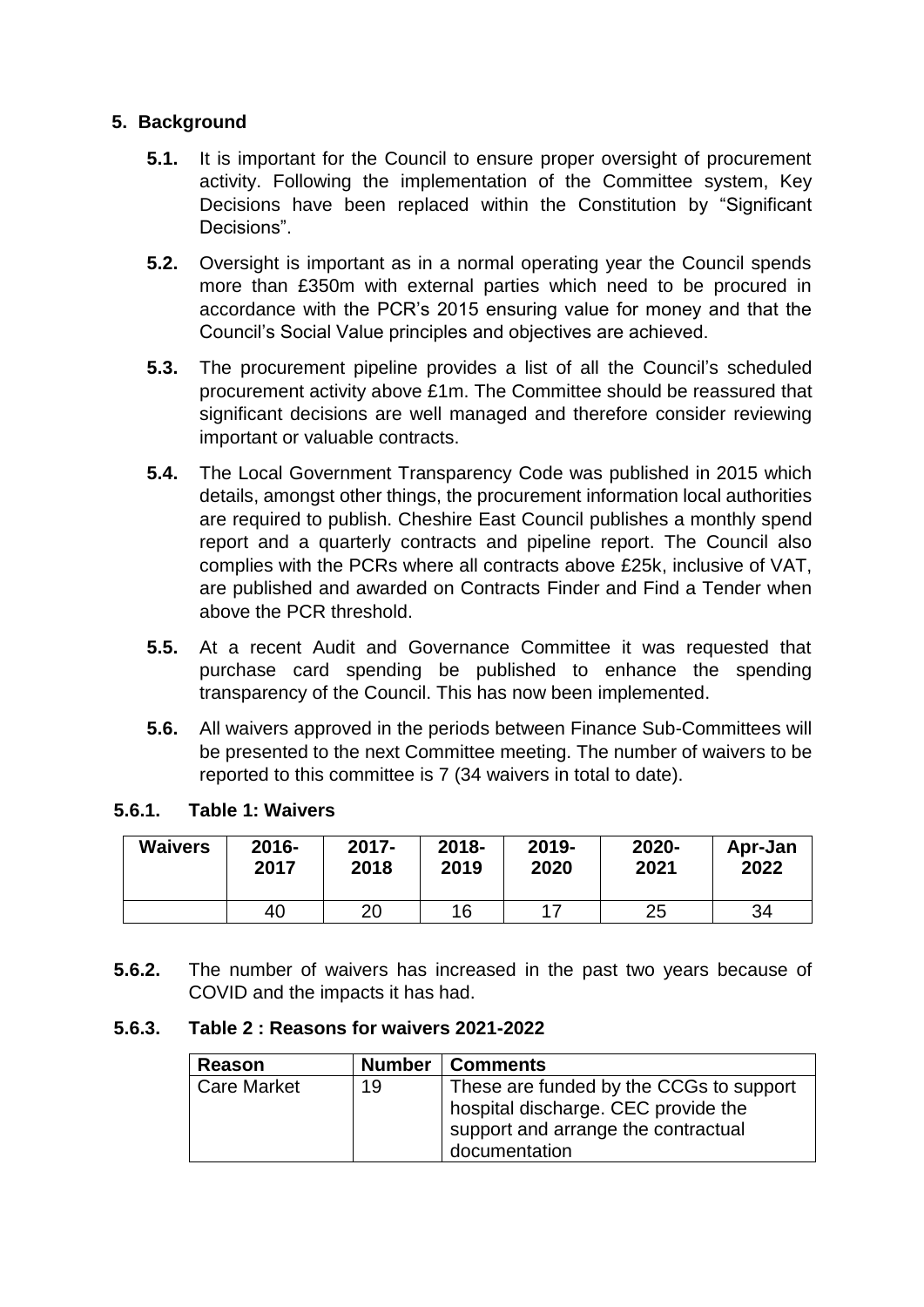| Afghan citizens<br>resettlement<br>scheme | 4 | Government scheme                       |
|-------------------------------------------|---|-----------------------------------------|
| Test and Trace $-15$<br><b>COVID</b>      |   | Responding to the COVID pandemic        |
| <b>BAU</b>                                |   | Waivers for all other Council business. |

## **6. Consultation and Engagement**

**6.1.** Consultation and engagement have been undertaken with Cheshire East Council staff who have a role within Commission, Procuring and Contract Managing goods, services or works for the Council.

# **7. Implications**

# **7.1. Legal**

**7.1.1.** The Councils commercial legal team will work with procurement and seek to ensure that the Council's procurement activity complies with the PCRs and the Council's contract rules; and will look to advise on the appropriate form of contracts to be used.

## **7.2. Finance**

**7.2.1.** The recommendations in this report do not impact on the Council's Medium Term Financial strategy (MTFS).

# **7.3. Policy**

**7.3.1.** New policies regarding Contract Management and the roles and responsibilities.

# **7.4. Equality**

- **7.4.1.** All tenders issued by the Council include a Selection Questionnaire which asks bidders to confirm obligations in environmental, social and labour laws. This is a self-declaration which provides a formal statement that the organisation making the declaration has not breached any of the exclusion grounds, including Equality Legislation. If a serious misrepresent is found in the Selection Questionnaire, bidder may be excluded from the procurement procedure, and from bidding for other contracts for three years.
- **7.4.2.** All Cheshire East Council contracts have a clause stating "the supplier shall perform its obligations under the Contract in accordance with all applicable equality Law and the Council's equality and diversity policy as provided to the Supplier from time to time"

## **7.5. Human Resources**

**7.5.1.** There are no direct implications for HR.